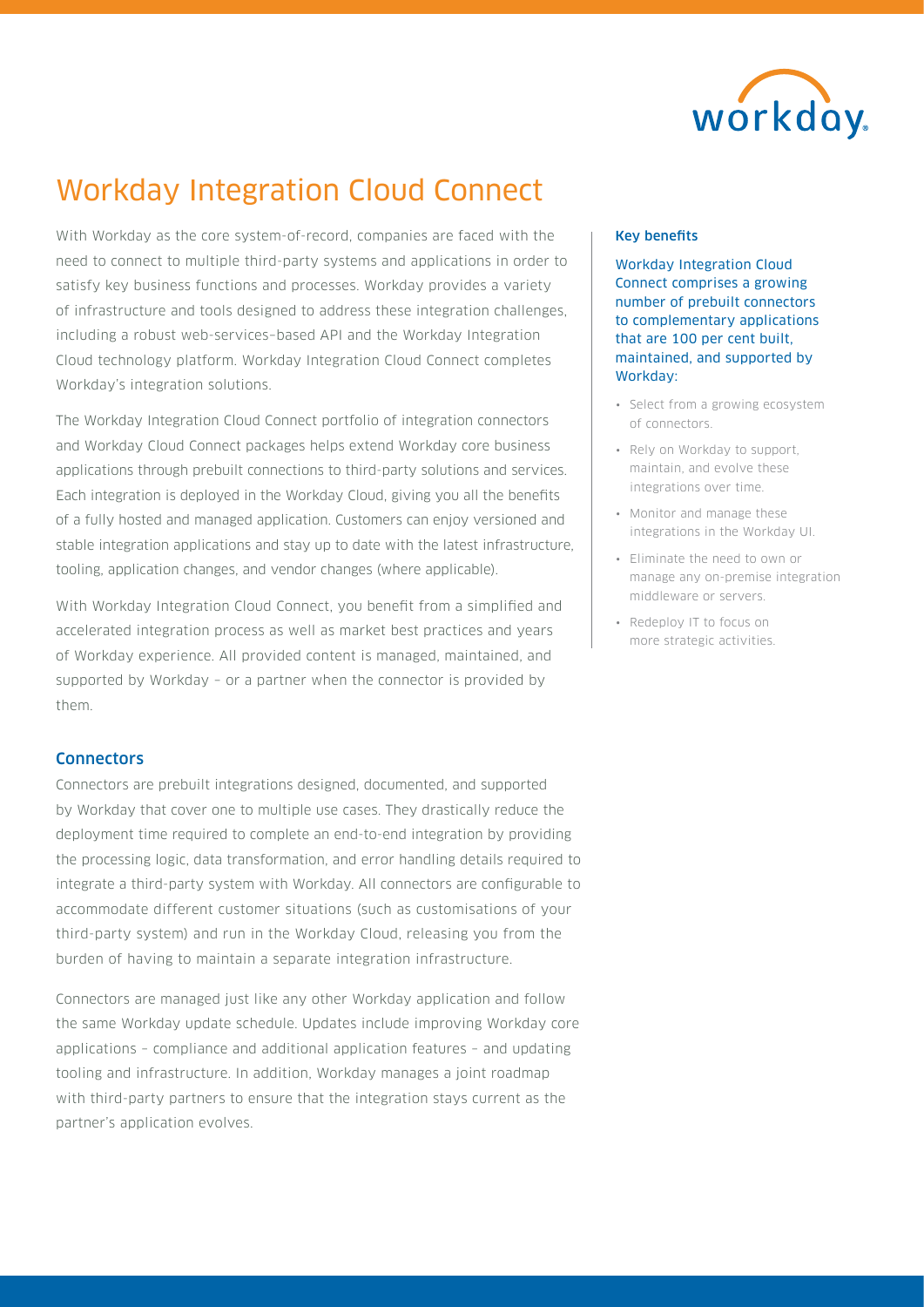## Workday Cloud Connect packages

Workday Cloud Connect packages comprise a collection of connectors that help speed up the deployment to both known and unknown third-party systems and orchestrate an end-to-end integration with the processing logic and error handling required on the Workday side of the integration. In the case of an unknown system, Workday customers deploy the logic necessary to connect to that third-party system. Customers also have the flexibility to customise the orchestration of services within the Workday Cloud Connect package connector to match their specific integration requirements. Integrations completed using Workday Cloud Connect packages run inside the Workday Cloud and are managed, maintained, and supported by Workday.

## The Workday Integration Cloud Connect portfolio

The following list details the current Workday Integration Cloud Connect portfolio as of Workday 25. Please check with your sales representative for more details.

## Workday Financial Management

Workday Financial Management for Salesforce connector links Workday Financial Management applications with Salesforce.com (SFDC). This configurable application allows you to map any object in Salesforce to objects in Workday and to control the conditions and timing of the sync. For example, an opportunity that is created in SFDC is also created in Workday and tagged to a prospective customer. When an opportunity is closed in SFDC, the opportunity is updated and a new customer is created in Workday, if required. Customers can capture expenses against open opportunities in Workday. Additionally, projects can be generated in Workday based on triggers from Salesforce, helping you to automate the onboarding process for your project.

Cybersource connector enables Workday customers to accept payments from their customers via credit card. Cybersource is a PCI-compliant third-party solution that manages credit card authorisation and payments.

Payments connector supports a variety of payment protocols that allow you to make payments to any bank. While you won't see a list of supported banks, the connector can be configured (with no additional coding) to connect with any bank and includes cross-border support as well as support for international payments.

ISO 20022 Payments connector supports international and domestic payments adhering to the ISO 20022 standard. It currently supports the Credit Transfer and Payment Status version 2 and version 3. Workday offers localisation of this payment offering for the UK, Australia, New Zealand, and SEPA.

ACH Payments connector supports US domestic and cross-border direct debit and credit payments. It currently supports PPD, CCD, CTX, and IAT SECs (Standard Entry Class Codes).

BACS Standard 18 Payments connector supports UK domestic direct credit payments over BACS using the Standard 18 format.

Bank Statements connector enables you to import bank statements from any bank and supports a variety of statement formats.

ISO 20022 Bank Statements connector supports the importing of bank statements compliant with the ISO 20022 standard. It currently supports version 2 of the ISO 20022 Customer Bank Statement format.

**BAI2 Bank Statements connector** supports the importing of bank statements compliant with the Bank Administration Institute (BAI) standard. It currently supports BAI version 2.

Payment Lockbox connector enables the importing of BAI lockbox data from any bank that can generate lockbox files in the Workday-defined file format. Payment information flows directly into the invoice application process in Workday.

1099-MISC Electronic Filing connector generates electronic 1099-MISC files that you can upload to the US Internal Revenue Service FIRE website.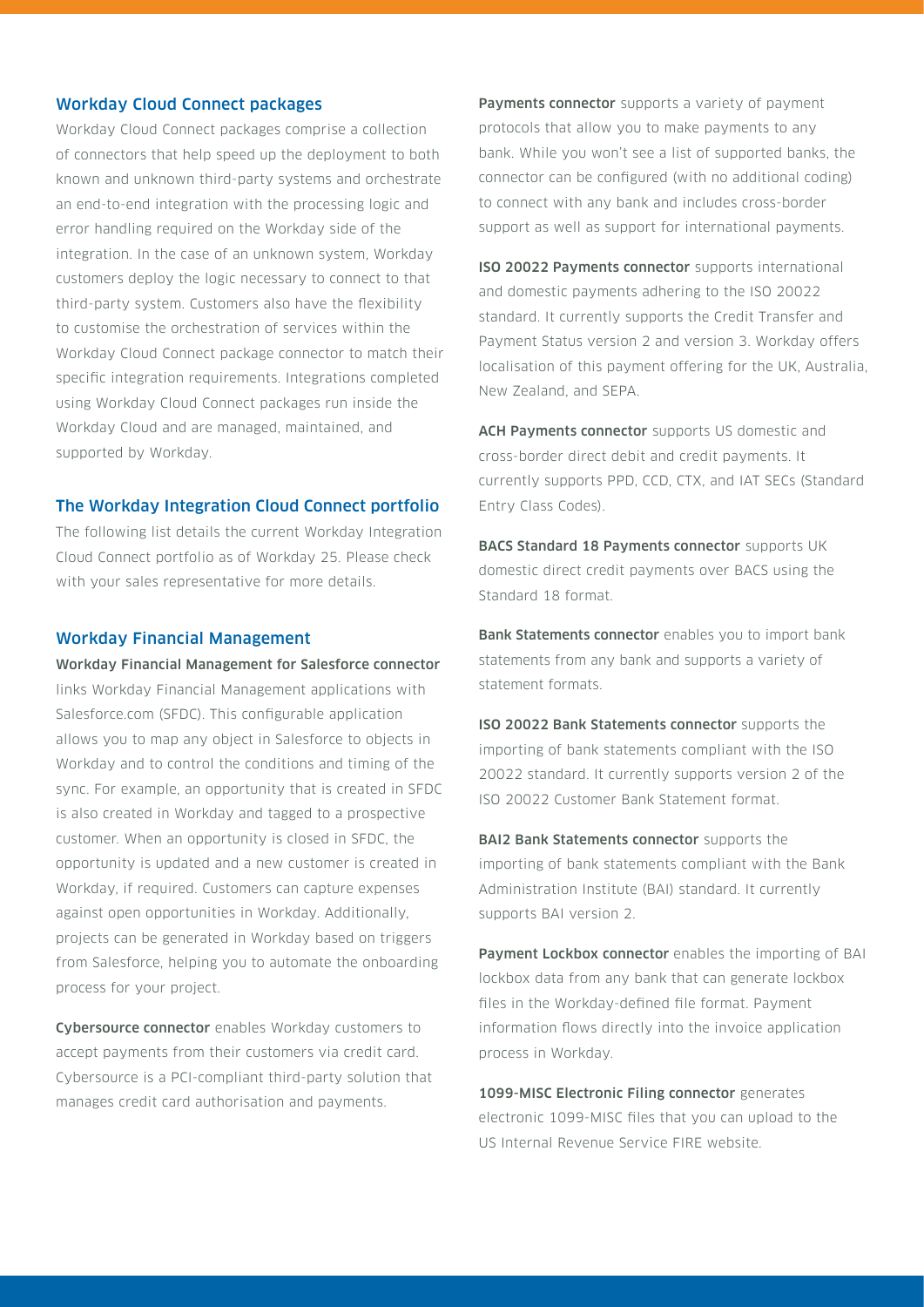Generic Remittance connector enables customers to produce a remittance file to accompany a payment generated by a settlement run.

Accounting Journal connector enables Workday customers to import accounting journals from external systems and translate data from external chart-ofaccount structures into Workday Worktags and accounts structures. The connector provides an enhanced user experience, making it easier to manage integration errors for each journal and its journal lines.

## Workday Human Resource Management

Cornerstone OnDemand LMS connector complements Workday Human Capital Management (HCM) with learning management functionality provided by Cornerstone. Workday sends information about workers, job profiles, location, and supervisory organisation structures to Cornerstone, which is then used to target learning assignments. Once a worker completes training or certification, Cornerstone updates the Workday talent profile to reflect this information, making it available within Workday HCM.

LMS connector enables Workday customers to synchronise learning achievement data from an external learning management system (LMS) to update a worker's profile in Workday. The LMS connector provides a set of integrations necessary to orchestrate a custom inbound and outbound flow between Workday and the LMS system.

Salesforce Chatter connector enables Workday and Salesforce Chatter customers to securely present information from their Workday inbox directly in their Chatter stream. In addition to incorporating Workday information into Chatter, customer administrators can provision Chatter users directly from Workday – for example, as part of the new-hire onboarding process.

Kronos Workforce Timekeeper connector complements Workday HCM by synchronising Workday worker information with Kronos, which then allows worker access to the Kronos Workforce Timekeeper application. The integration applies to all Workday/Kronos joint customers, regardless of the payroll system. Workday Payroll customers can additionally take advantage of the Kronos payroll input integration to import the resulting time information back to Workday Payroll.

**E-Verify connector** complements Workday HCM with employment eligibility verification results from the E-Verify employment verification service provided by the United States Citizenship and Immigration Services (USCIS). Workday submits the form I-9 data to the E-Verify system, which then provides real-time verification results (including photos) back to Workday from the Department of Homeland Security (DHS) and Social Security Administration (SSA) databases.

#### Social Security Number (SSN) Verification Extract

connector is typically used when completing W-2 forms, and enables customers to extract and verify that the names and social security numbers match the records in the Social Security Administration in the US.

Background Check connector enables customers to initiate the background check process for candidates, applicants, and workers. Third-party service vendors can automate requests, publish results back to the Workday system, and move the candidate's process forward.

Directory Service connector connects to a third-party directory service of choice, and includes XML, CSV, and LDIF formats as well as specific features for connecting to LDAP and Microsoft Active Directory servers.

Unistaff connector provides the ability to load and update Russian citizens' data from the Unistaff HR provider. This connector supports the transmission of Workday foundation data to Unistaff, and imports and updates worker data into customers' Workday systems.

Absence Input connector streamlines and automates the loading of data on absences from an external timekeeping system into Workday.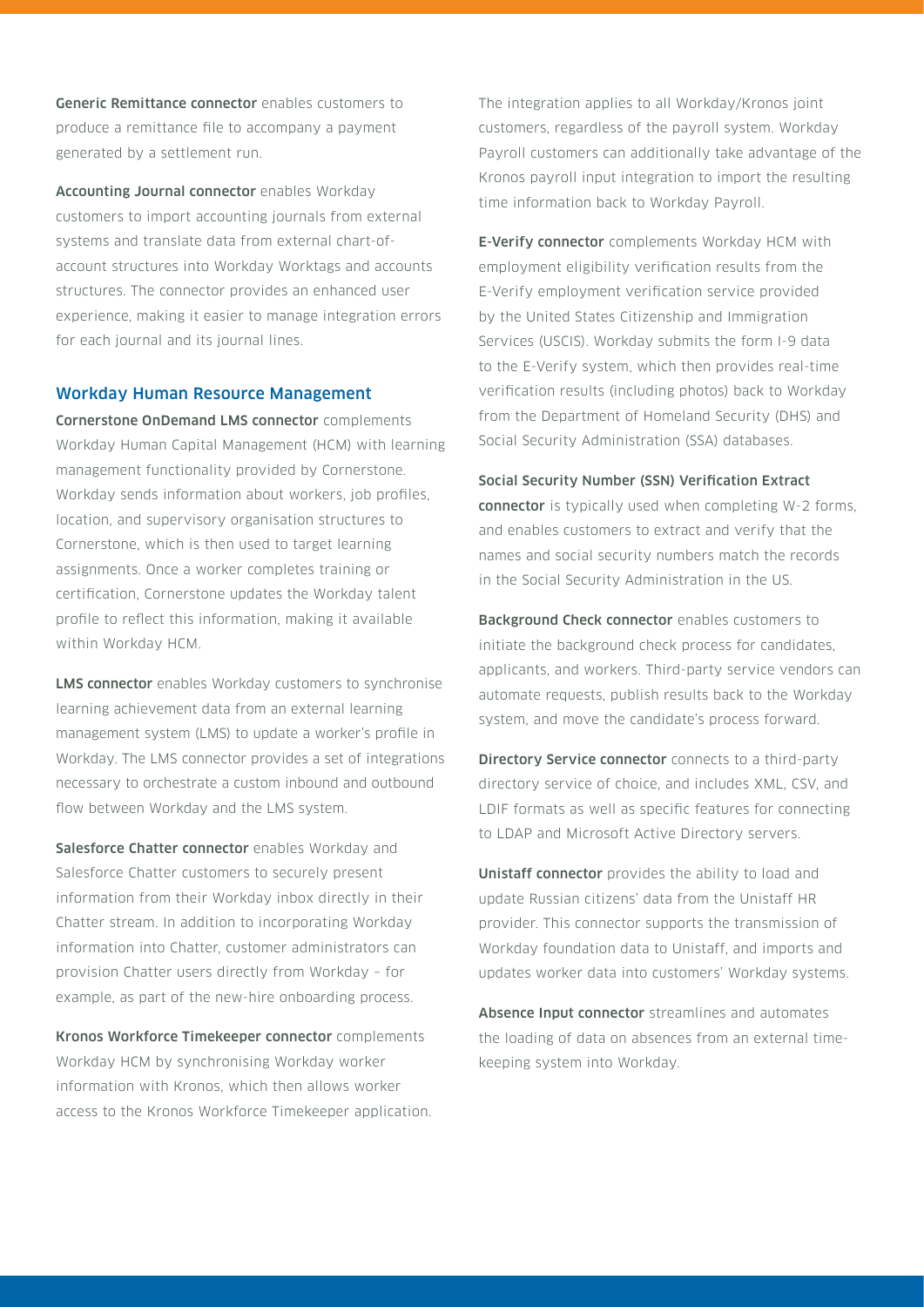Cloud Connect for Benefits includes a catalogue of integrations to benefits providers that extend and complement the Workday Benefits application, helping customers make the best choices by minimising the integration costs associated with switching vendors during open enrolments. With more than 160 providers in the catalogue, Cloud Connect for Benefits covers a wide variety of providers for benefits including medical, dental, and vision; flexible spending accounts; retirement savings plans; life insurance and AD&D; health savings accounts; and COBRA administrators, as well as formats such as HIPAA-834.

# Workday Payroll

ADP Tax Filing connector is a US-specific connector that complements Workday Payroll with tax filing and W-2 support provided by ADP Standalone Tax Filing Services. The integration supports periodic, quarterly, and annual tax filing.

Ceridian Tax Filing connector is a US-specific connector that complements Workday Payroll with tax filing and W-2 support provided by Ceridian Tax Filing Services. The integration supports periodic, quarterly, and annual tax filing.

MasterTax Tax Filing connector is a US-specific connector that complements Workday Payroll with tax filing and W-2 support provided by MasterTax. The integration supports periodic, quarterly, and annual tax filing.

Cheque Printing connector reduces the effort it takes to create custom cheque-printing formats by offering an outof-the-box payment file in different formats (including XML and CSV) with selective fields chosen during configuration.

Ceridian Cheque Printing Service connector is a USspecific connector that complements Workday Payroll with cheque printing and outsourced banking services provided by Ceridian.

ADP Cheque Printing connector is a US-specific connector that enables customers using ADP to connect directly to its services to format payment data prior to cheque printing.

Kronos Workforce Timekeeper connector allows time captured in the Kronos Workforce TimeKeeper application to be imported into Workday Payroll. Other features include outbound integration that forwards worker information from Workday to Kronos.

Canadian Revenue Agency Tax Filing connector is a Canada-specific connector that automates the filing of payroll tax data with the Canadian Revenue Agency.

Payroll Inputs connector enables organisations with hourly workers to load a file of all employee hours into Workday for payroll.

BLS Multiple Worksite Reporting connector is a USspecific connector that complements Workday Payroll by providing Multiple Worksite Reporting to the Bureau of Labor Statistics.

## Electronic Income Withholding Order (eIWO) connector

is a US-specific connector that provides a bidirectional integration with the Office of Child Support Enforcement (OCSE) portal that helps administer support for electronic income withholding orders.

## Workday Cloud Connect for Third-Party Payroll

The Payroll Interface connector enables organisations to connect to any number of third-party payroll applications, including global payroll providers. The **Payroll Interface** connector offers web services that identify and transfer only the Workday HCM events that affect payroll. For integration with enterprise resource planning (ERP) and other systems that require records with an "effective" date, the Payroll Effective Change Connector Interface enables the extraction of all Workday events with effective dates in the sequence in which they occurred.

This simplifies integration and reduces deployment costs while ensuring data integrity. With these configuration capabilities, Workday can streamline and simplify the complexity of integrating with external payroll systems.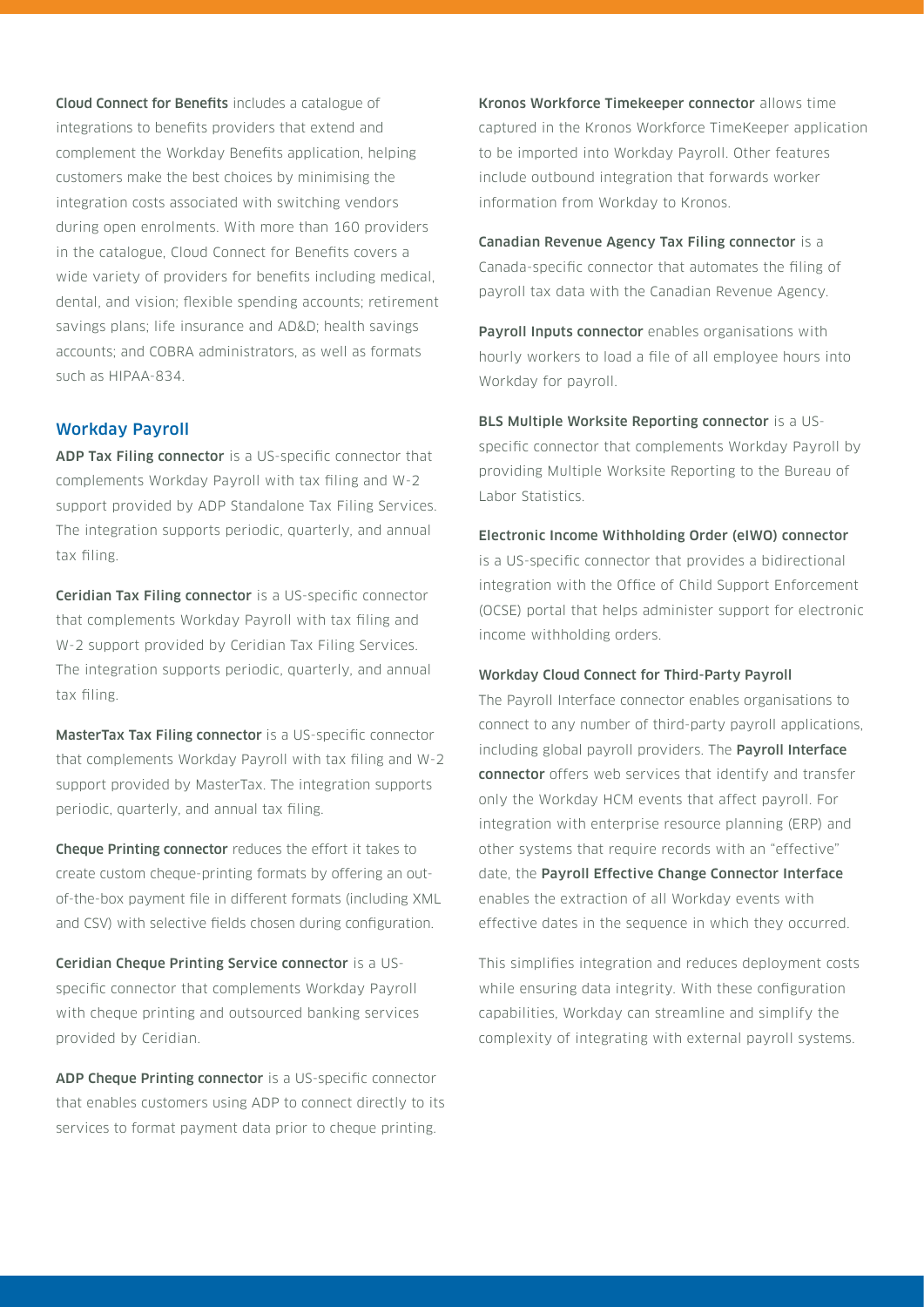Additionally, the bidirectional payroll connectors enable organisations to import data from a third-party payroll provider back into Workday HCM, providing a comprehensive view of payroll data across the global workforce. This new level of insight enables users to analyse data that will lead to more effective decisionmaking in areas such as improving cash forecasting, comparing actuals to budget, optimising pay ranges, and managing allowances and overtime policies, helping users to better understand the true cost of their global workforce.

Workday Cloud Connect for Third-Party Payroll, together with the **Workday Global Payroll Cloud** programme, includes multiple payroll partners that have solutions for countries across all continents. Integrations to Workday via the Workday Cloud Connect for Third-Party Payroll are built and maintained by our partners, and our partners maintain any changes to the integrations as well. Please check with your salesperson to find out the latest list of partners and countries served through the Workday Global Payroll Cloud programme.

# Workday Expenses and Workday Procurement American Express Credit Card and Credit Card

Transaction connectors provide a simple way to import corporate credit card and credit card transactions for employees, which can be used in Workday Expenses or Workday Procurement.

Bank of America SBF connector enables employees to import corporate credit card (Visa and MasterCard) transactions, which can then be linked to expense items.

Citibank Commercial File Format connector provides an easy way for employees to import corporate credit card (Visa and MasterCard) transactions, which can then be linked to expense items.

MasterCard International Common Data Format (CDF3) connector makes it easy for employees to import MasterCard corporate credit cards and credit card transactions, which can be used in Workday Expenses.

Visa Commercial Format (VCF) connector provides an easy way for employees to import Visa corporate credit cards and credit card transactions, which can be used in Workday Expenses.

Supplier PunchOut connector extends Workday Procurement by providing the ability to connect to any PunchOut-enabled supplier.

Supplier Network connector enables organisations to connect with any supplier network that leverages cXML (commerce eXtensible Markup Language) and PunchOut. Organisations can use this network for transaction processing to multiple suppliers.

Travel Booking connector enables customers to load corporate travel booking data into Workday, providing a unified view of credit card data and expenses reported directly in Workday.

# Workday Student

**SAT Test Result connector** provides a way for education organisations to import American College Testing (ACT) results for students.

**GMAT Test Result connector** enables education organisations to import Graduate Management Admission Test (GMAT) results for students.

TOEFL Test Result connector provides a way for education organisations to import Test of English as a Foreign Language (TOEFL) results for students.

GRE Test Result connector enables education organisations to import Graduate Record Examination (GRE) results for students.

Test Result connector enables education organisations to import results from any test. This connector expects a Workday-defined XML format and is the default connector to use when dealing with non-standard tests.